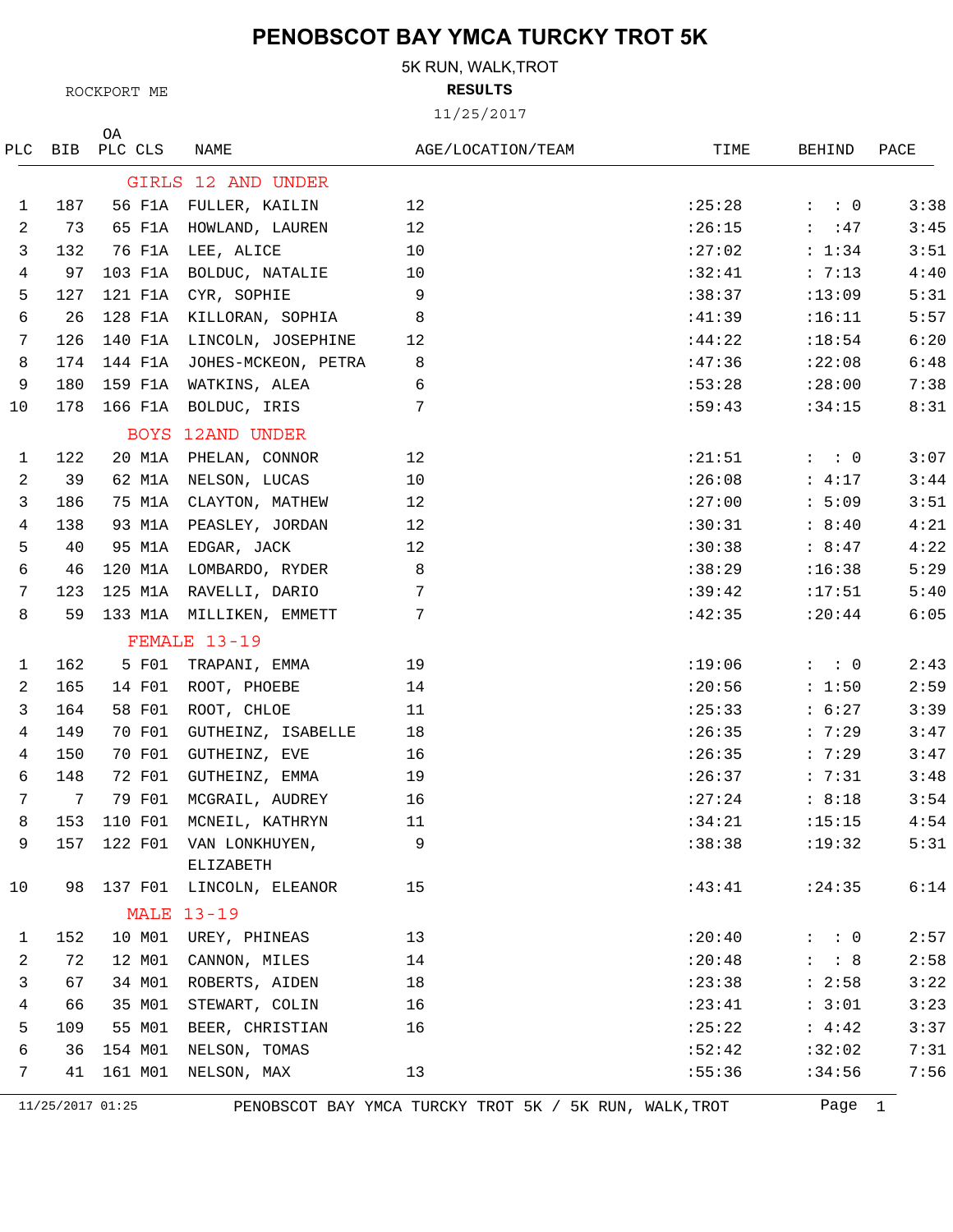5K RUN, WALK,TROT

**RESULTS**

11/25/2017

| PLC          | BIB | ΟA<br>PLC CLS | NAME                        | AGE/LOCATION/TEAM | TIME    | BEHIND              | PACE |
|--------------|-----|---------------|-----------------------------|-------------------|---------|---------------------|------|
|              |     |               | FEMALE 20-29                |                   |         |                     |      |
| $\mathbf{1}$ | 95  | 19 F02        | BRADBURY, JILL              | 23                | : 21:49 | $: \quad : \quad 0$ | 3:07 |
| 2            | 169 | 27 F02        | BROOKS, JULIENNA            | 24                | : 22:55 | : 1:06              | 3:16 |
| 3            | 94  | 33 F02        | GROSS, KERRY                | 26                | : 23:36 | : 1:47              | 3:22 |
| 4            | 23  | 36 F02        | ANDERSON, ANGELICA          | 28                | : 23:42 | : 1:53              | 3:23 |
| 5            | 81  | 51 F02        | LANDI, TEMPE                | 28                | :25:07  | : 3:18              | 3:35 |
| 6            | 10  | 53 F02        | MERRILL, KRISTEN            | 29                | :25:15  | : 3:26              | 3:36 |
| 7            | 128 | 64 F02        | JOHANSON, KATHERINE         | 25                | :26:12  | : 4:23              | 3:44 |
| 8            | 129 | 68 F02        | JOHANSON, LAURA             | 23                | :26:31  | : 4:42              | 3:47 |
| 9            | 12  | 86 F02        | MERRILL, MARNIE             | 25                | :29:41  | : 7:52              | 4:14 |
| 10           | 105 | 88 F02        | MCGRAIL, MARY               | 23                | :29:52  | : 8:03              | 4:16 |
| 11           | 63  | 102 F02       | MCCORMICK, PATRICIA         | 27                | :32:12  | :10:23              | 4:36 |
| 12           | 30  | 105 F02       | POWERS, KAITLYN             | 28                | :32:43  | :10:54              | 4:40 |
| 13           | 52  | 106 F02       | PHAUP, CHRISTINA            | 28                | :33:17  | :11:28              | 4:45 |
| 14           | 111 | 111 F02       | YOUNG, DANA                 | 28                | :35:46  | : 13:57             | 5:06 |
| 15           | 13  | 138 F02       | COLE, KATIE                 | 27                | :43:42  | : 21:53             | 6:14 |
| 16           | 33  | 141 F02       | DARLINGTON, SHELBY          | 23                | :45:13  | : 23:24             | 6:27 |
| 17           | 177 | 145 F02       | DON, VIRGINIA               | 27                | :48:21  | :26:32              | 6:54 |
| 18           | 110 | 169 F02       | BRUCE, FAITH                | 28                | 1:04:59 | :43:10              | 9:17 |
| 19           | 60  | 170 F02       | DINSMORE, MEGAN             | 25                | 1:06:55 | :45:06              | 9:33 |
|              |     |               | MALE $20-29$                |                   |         |                     |      |
| $\mathbf{1}$ | 160 | 1 M02         | TRAPARI, BEN                | 22                | :16:15  | $\colon$ $\colon$ 0 | 2:19 |
| 2            | 143 | 13 MO2        | GENASCI SMITH, WYATT        | 21                | :20:52  | : 4:37              | 2:58 |
| 3            | 140 | 32 MO2        | LITTLEJOHN, KAYLO           | 20                | : 23:32 | : 7:17              | 3:21 |
| 4            | 49  | 41 MO2        | PHAUP, ALISTAIR             | 26                | : 24:21 | : 8:06              | 3:28 |
| 5            | 11  | 43 MO2        | MERRILL, CARL               | 28                | : 24:34 | : 8:19              | 3:30 |
| 6            | 15  | 136 M02       | COLE, JORDAN                | 27                | :43:10  | :26:55              | 6:10 |
| 7            | 100 | 148 MO2       | LEVINE, NATHAN              | 30                | :50:35  | :34:20              | 7:13 |
| 8            | 113 | 168 M02       | BRUCE, SAMUEL               | 29                | 1:04:58 | :48:43              | 9:16 |
|              |     |               | FEMALE 30-39                |                   |         |                     |      |
| 1            | 20  | 8 F03         | EMERY, KENDRA               | 38                | :20:30  | $\colon$ $\colon$ 0 | 2:55 |
| 2            | 141 | 11 F03        | TOOLEY, JALA                | 38                | : 20:45 | : 15                | 2:57 |
| 3            | 131 | 15 F03        | LEE, JAYME                  | 39                | :21:00  | : 30                | 3:00 |
| 4            | 90  | 30 F03        | CHOUDHARI, JACQUELINE       | 30                | : 23:11 | : 2:41              | 3:18 |
| 5            | 121 | 47 F03        | PHELAN, MEGAN               | 38                | : 24:47 | : 4:17              | 3:32 |
| 6            | 84  | 51 F03        | LANGLIE MIXTER,<br>BRIEANNA | 33                | :25:07  | : 4:37              | 3:35 |
| 7            | 130 | 57 F03        | DUGAL, ANNA                 | 34                | : 25:31 | : 5:01              | 3:38 |
| 8            | 4   | 84 F03        | STETSON, ELIZABETH          | 39                | :29:07  | : 8:37              | 4:09 |
| 9            | 101 | 92 F03        | REDDY, JULIA                | 32                | :30:18  | : 9:48              | 4:19 |

11/25/2017 01:25 PENOBSCOT BAY YMCA TURCKY TROT 5K / 5K RUN, WALK,TROT Page 2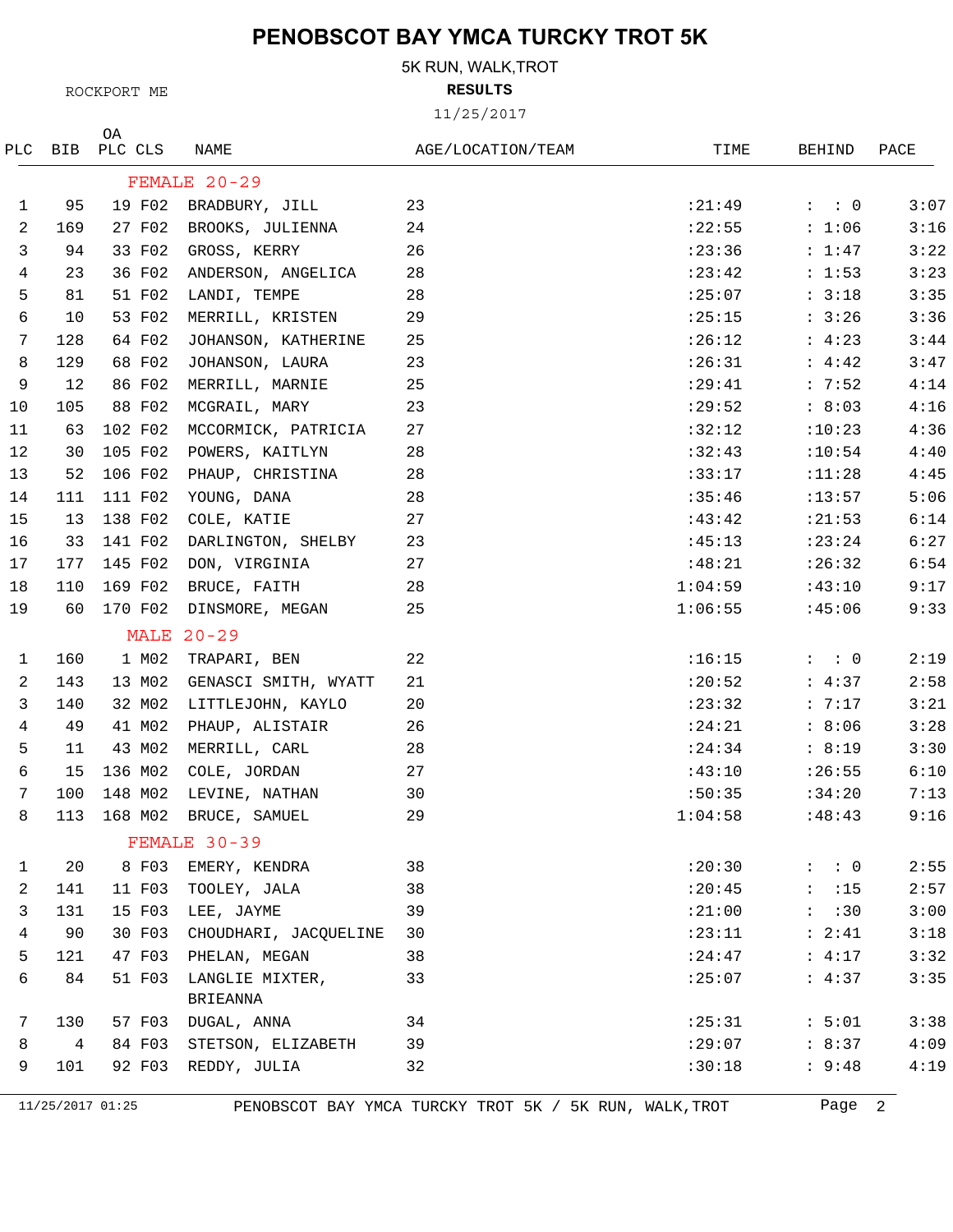5K RUN, WALK,TROT

**RESULTS**

11/25/2017

|              | PLC BIB | ΟA<br>PLC CLS | NAME                        | AGE/LOCATION/TEAM | TIME    | BEHIND              | PACE |
|--------------|---------|---------------|-----------------------------|-------------------|---------|---------------------|------|
|              |         |               | FEMALE 30-39                |                   |         |                     |      |
| 10           | 102     | 96 F03        | PORTER, ZANNAH              | 37                | :31:02  | :10:32              | 4:26 |
| 11           | 96      | 99 F03        | FITZPATRICK, MEGHAN         | 30                | :31:50  | :11:20              | 4:32 |
| 12           | 88      | 108 F03       | MAGUIRE, DANIELLE           | 37                | :33:54  | :13:24              | 4:50 |
| 13           | 47      | 109 F03       | CAMPBELL, ANDREA            | 39                | :34:14  | : 13:44             | 4:53 |
| 14           | 37      | 124 F03       | GONCHAROVA, BERNADETTE 34   |                   | :39:37  | :19:07              | 5:39 |
| 15           | 125     | 126 F03       | RAVELLI, JAMIE              | 36                | :39:43  | :19:13              | 5:40 |
| 16           | 34      | 142 F03       | COOPER, SYDNEY              | 30                | :45:15  | : 24:45             | 6:27 |
| 17           | 145     | 143 F03       | BOLDUC, AMBER               | 30                | :45:16  | : 24:46             | 6:28 |
| 18           | 173     | 146 F03       | STAPLES, MOLLY              | 33                | :48:23  | : 27:53             | 6:54 |
| 19           | 171     | 167 F03       | LIU, JUNDAI                 | 37                | 1:03:31 | :43:01              | 9:04 |
| 20           | 43      | 171 F03       | LEAVITT, KRISTEN            | 33                | 1:06:59 | :46:29              | 9:34 |
|              |         |               | <b>MALE 30-39</b>           |                   |         |                     |      |
| $\mathbf{1}$ | 182     | 2 MO3         | SPRAGUE, JEFFERY            | 35                | : 17:14 | $\colon$ $\colon$ 0 | 2:27 |
| 2            | 24      | 6 MO3         | ANDERSON, SHAWN             | 35                | : 20:04 | : 2:50              | 2:52 |
| 3            | 2       | 7 M03         | SCHADEN, NICK               | 37                | :20:24  | : 3:10              | 2:54 |
| 4            | 108     | 17 M03        | ROSE, AARON                 | 32                | : 21:25 | : 4:11              | 3:03 |
| 5            | 19      | 26 M03        | CITRIGLIA, NICHOLAS         | 38                | :22:46  | : 5:32              | 3:15 |
| 6            | 82      | 29 MO3        | MIXTER, DAVID               | 32                | :23:09  | : 5:55              | 3:18 |
| 7            | 16      | 40 MO3        | MACDERMID, CHAD             | 39                | : 24:17 | : 7:03              | 3:28 |
| 8            | 83      | 42 M03        | LANDI, JAMES                | 32                | : 24:31 | : 7:17              | 3:30 |
| 9            | 80      | 63 MO3        | REAVEY, MICHAEL             | 38                | :26:11  | : 8:57              | 3:44 |
| 10           | 89      | 98 M03        | MAGUIRE, MATTHEW            | 37                | :31:28  | : 14:14             | 4:29 |
|              |         |               | FEMALE 40-49                |                   |         |                     |      |
| $\mathbf{1}$ | 70      | 22 F04        | ROBERTS, REBECCA            | 42                | : 21:59 | $: \quad : \quad 0$ | 3:08 |
| 2            | 166     | 38 F04        | ROOT, AMY                   | 46                | : 24:13 | : 2:14              | 3:27 |
| 3            | 18      | 45 F04        | SPENCER-MULLEN, ERIN        | 41                | : 24:44 | : 2:45              | 3:32 |
| 4            | 115     | 49 F04        | WAGNER, TARA                | 41                | : 25:01 | : 3:02              | 3:34 |
| 5            | 151     | 50 F04        | UREY, KATIE                 | 42                | : 25:04 | : 3:05              | 3:34 |
| 6            | 144     | 73 F04        | MOHR, JENNIOFER             | 46                | :26:38  | : 4:39              | 3:48 |
| 7            | 74      | 77 F04        | HOWLAND, SUSAN              | 45                | :27:12  | : 5:13              | 3:53 |
| 8            | 45      | 82 F04        | COTE, SHELBY                | 40                | : 28:46 | : 6:47              | 4:06 |
| 9            | 146     | 90 F04        | GUTHEINZ, MEREDITH          | 48                | :30:09  | : 8:10              | 4:18 |
| 10           | 107     | 91 F04        | BERNAL, EILEEN              | 46                | :30:11  | : 8:12              | 4:18 |
| 11           | 64      | 97 F04        | CRANE, BROOKS               | 47                | :31:04  | : 9:05              | 4:26 |
| 12           | 8       | 115 F04       | LEBSON, DIANE               | 47                | :37:09  | :15:10              | 5:18 |
| 13           | 31      | 116 F04       | EDGAR, KIMBERLY             | 45                | :37:21  | :15:22              | 5:20 |
| 14           | 106     | 117 F04       | BEER, C.J.                  | 47                | :37:54  | :15:55              | 5:24 |
| 15           | 27      | 129 F04       | MOURADIAN, ANOUSH           | 45                | :41:41  | :19:42              | 5:57 |
| 16           | 54      |               | 134 F04 MILLIKEN, CATHERINE | 48                | :42:37  | :20:38              | 6:05 |

11/25/2017 01:25 PENOBSCOT BAY YMCA TURCKY TROT 5K / 5K RUN, WALK,TROT Page 3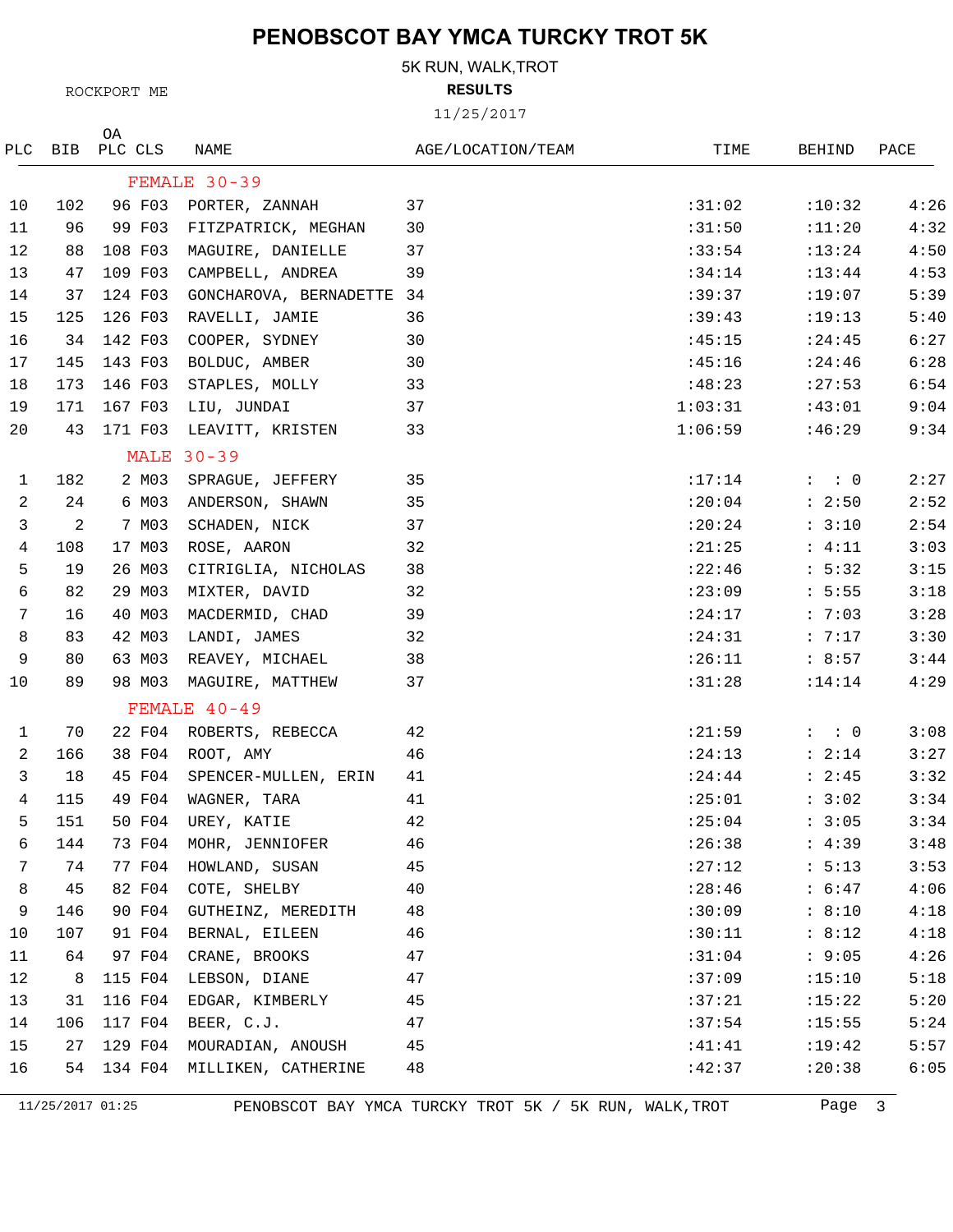5K RUN, WALK,TROT

**RESULTS**

11/25/2017

| PLC          | BIB              | ΟA<br>PLC CLS | NAME                     | AGE/LOCATION/TEAM                                      | TIME    | BEHIND              | PACE  |
|--------------|------------------|---------------|--------------------------|--------------------------------------------------------|---------|---------------------|-------|
|              |                  |               | FEMALE 40-49             |                                                        |         |                     |       |
| 17           | 38               |               | 155 F04 NELSON, BERNARDA | 48                                                     | :52:54  | :30:55              | 7:33  |
| 18           | 57               | 156 F04       | JOHNSON-PENDLETON,       | 41                                                     | :52:57  | :30:58              | 7:33  |
|              |                  |               | JENNEL                   |                                                        |         |                     |       |
| 19           | 92               |               | 165 F04 BOLDUC, SUNNY    | 43                                                     | :59:41  | :37:42              | 8:31  |
|              |                  |               | MALE $40-49$             |                                                        |         |                     |       |
| $\mathbf{1}$ | 163              | 3 MO4         | ROOT, DAVID              | 48                                                     | :18:11  | $: \quad : \quad 0$ | 2:35  |
| 2            | 133              | 4 MO4         | LEE, BJORN               | 42                                                     | :18:30  | : 19                | 2:38  |
| 3            | 139              | 16 MO4        | CYR, THOMAS              | 46                                                     | : 21:05 | : 2:54              | 3:00  |
| 4            | 147              | 18 M04        | GUTHEINZ, ERIC           | 49                                                     | : 21:39 | : 3:28              | 3:05  |
| 5            | 120              | 21 M04        | PHELAN, MATTHEW          | 40                                                     | : 21:52 | : 3:41              | 3:07  |
| 6            | 185              | 23 MO4        | ANDREUS, CHRISTIAN       | 46                                                     | :22:07  | : 3:56              | 3:09  |
| 7            | 68               | 24 M04        | ROBERTS, WEBER           | 46                                                     | :22:11  | : 4:00              | 3:10  |
| 8            | 168              | 28 M04        | BRAKEWOOD, DAN           | 49                                                     | :23:02  | : 4:51              | 3:17  |
| 9            | 17               | 31 M04        | MULLEN, DONALD           | 45                                                     | : 23:22 | : 5:11              | 3:20  |
| 10           | 14               | 37 M04        | KOHLSTROM, ADAM          | 42                                                     | : 23:51 | : 5:40              | 3:24  |
| 11           | 184              | 39 M04        | KOZIELEC, CURTIS         | 44                                                     | : 24:15 | : 6:04              | 3:27  |
| 12           | 69               | 44 M04        | ROBERTS, ETHAN           | 42                                                     | : 24:42 | : 6:31              | 3:31  |
| 13           | 119              | 80 MO4        | O'DONAL, MARK            | 46                                                     | : 28:36 | :10:25              | 4:05  |
| 14           | 181              | 85 M04        | WATTS, JAMIE             | 42                                                     | : 29:18 | :11:07              | 4:11  |
| 15           | 9                | 87 M04        | MCKEON, MATT             | 41                                                     | : 29:43 | : 11:32             | 4:14  |
| 16           | 158              | 94 MO4        | SCHOLZ, JOSH             | 40                                                     | :30:36  | :12:25              | 4:22  |
| 17           | 167              | 101 M04       | WHITE, MIKE              | 44                                                     | :32:09  | :13:58              | 4:35  |
| 18           | 154              | 127 MO4       | MCNEIL, STEPEN           | 47                                                     | :41:06  | : 22:55             | 5:52  |
|              |                  |               | FEMALE 50-59             |                                                        |         |                     |       |
| 1            | 99               | 46 F05        | MULHERN, MOLLY           |                                                        | : 24:45 | $\colon$ $\colon$ 0 | 3:32  |
| 2            | 22               | 65 F05        | KENNISTON, PAMELA        |                                                        | :26:15  | : 1:30              | 3:45  |
| 2            | 58               | 65 F05        | MARRINER, JOELLA         |                                                        | :26:15  | : 1:30              | 3:45  |
| 4            | 175              |               | 69 F05 KING, SUE         | 53                                                     |         | $:26:32$ : 1:47     | 3:47  |
| 5            | 55               | 74 F05        | STINSON, ASHLEY          |                                                        | :26:55  | : 2:10              | 3:50  |
| 6            | 21               | 104 F05       | KEIRAN, DEBORAH          | $\star\star$                                           | :32:42  | : 7:57              | 4:40  |
| 7            | 135              | 113 F05       | JOHANSON, MARY           |                                                        | :36:36  | :11:51              | 5:13  |
| 8            | 183              | 114 F05       | KISHE, VICKI             | 54                                                     | :36:44  | :11:59              | 5:14  |
| 9            | 117              | 131 F05       | JOHNSON, JEAN            |                                                        | :42:34  | :17:49              | 6:04  |
| 10           | 61               | 135 F05       | MOHR, JOYCE              |                                                        | :42:58  | :18:13              | 6:08  |
| 11           | 136              | 173 F05       | MACAIEK, ALLISON         | 58                                                     | 1:11:27 | :46:42              | 10:12 |
|              |                  |               | <b>MALE 50-59</b>        |                                                        |         |                     |       |
| 1            | 25               | 9 M05         | KILLORAN, JOSEPH         |                                                        | : 20:35 | $: \quad : \quad 0$ | 2:56  |
| 2            | 172              | 48 M05        | BOYD, BRIAN              | 57                                                     | : 24:48 | : 4:13              | 3:32  |
| 3            | 51               | 54 MO5        | STINSON, WILLIS          |                                                        | :25:20  | : 4:45              | 3:37  |
|              | 11/25/2017 01:25 |               |                          | PENOBSCOT BAY YMCA TURCKY TROT 5K / 5K RUN, WALK, TROT |         | Page 4              |       |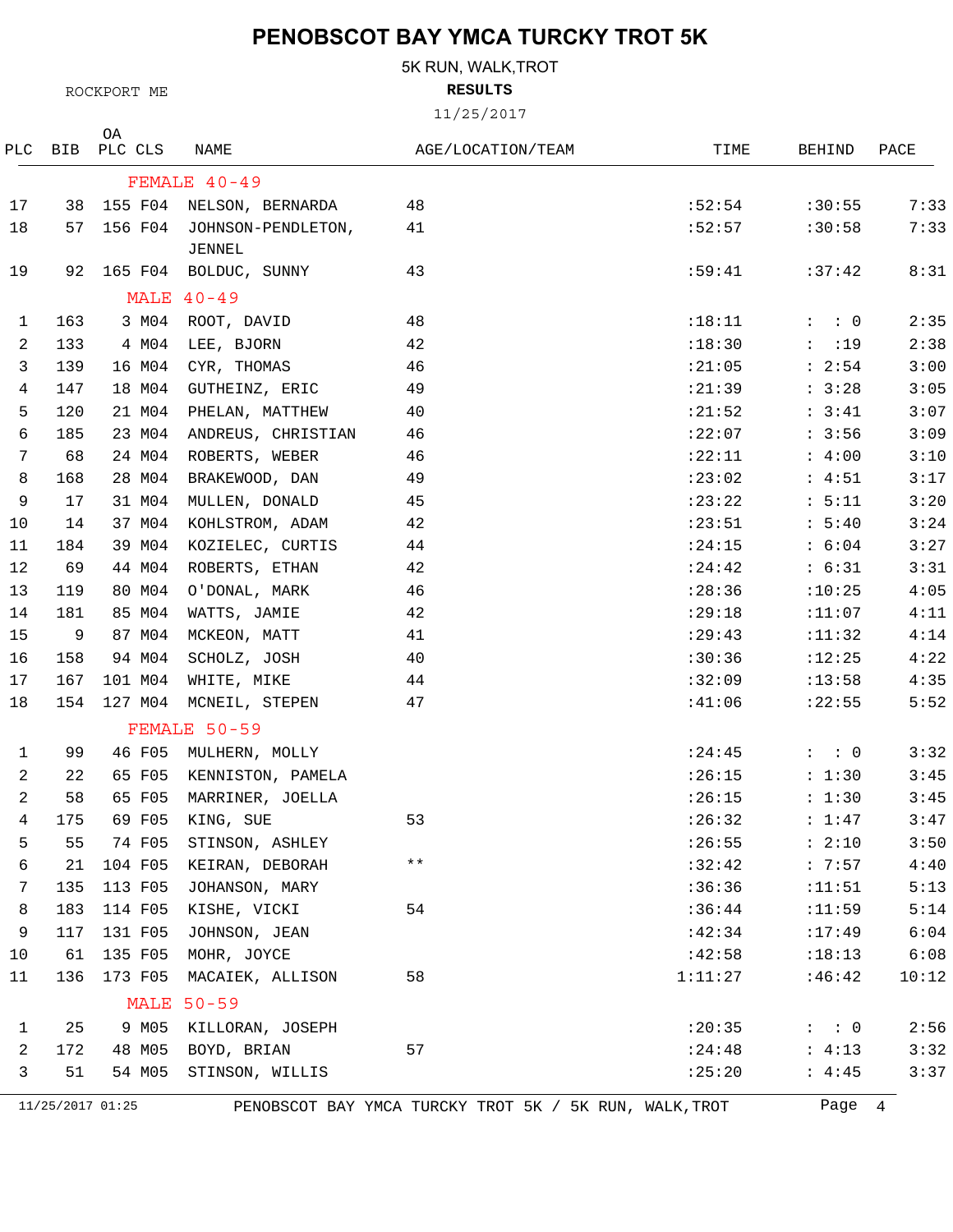5K RUN, WALK,TROT

**RESULTS**

11/25/2017

| PLC | BIB | ΟA<br>PLC CLS   | NAME                     | AGE/LOCATION/TEAM | TIME    | BEHIND              | PACE  |
|-----|-----|-----------------|--------------------------|-------------------|---------|---------------------|-------|
|     |     |                 | <b>MALE 50-59</b>        |                   |         |                     |       |
| 4   | 161 | 60 M05          | TRAPANI, CARL            | 53                | : 25:56 | : 5:21              | 3:42  |
| 5   | 6   | 100 M05         | KUHN, FRITZ              | 39                | :32:01  | : 11:26             | 4:34  |
| 6   | 155 | 123 M05         | VAN LONKHUYEN, HAROLD    | 55                | :38:57  | :18:22              | 5:33  |
| 7   | 118 | 131 M05         | JOHNSON, WILLIAM         |                   | :42:34  | : 21:59             | 6:04  |
| 8   | 32  | 153 M05         | NELSON, MIKE             |                   | :52:41  | :32:06              | 7:31  |
| 9   | 179 | 158 M05         | WATKINS, BRAD            | 56                | :53:27  | :32:52              | 7:38  |
|     |     |                 | FEMALE 60-69             |                   |         |                     |       |
| 1   | 159 | 78 F06          | ANDRUS, SARAH            | 63                | : 27:17 | $:$ : 0             | 3:53  |
| 2   | 56  | 112 F06         | HUTCHISON, CANDY         |                   | :36:33  | : 9:16              | 5:13  |
| 3   | 5   | 119 F06         | TREAT, MARY ESTHER       | 39                | :38:19  | :11:02              | 5:28  |
| 4   | 48  | 150 F06         | PHAUP, JOAN              |                   | :50:37  | : 23:20             | 7:13  |
| 5   | 78  | 151 F06         | MIXTER, BETH             |                   | :50:38  | : 23:21             | 7:14  |
| 6   | 79  | 152 F06         | LANDI, KRISTINA          |                   | :50:42  | : 23:25             | 7:14  |
| 7   | 71  | 157 F06         | PENDLETON, SANDIE        |                   | :52:58  | : 25:41             | 7:34  |
|     |     |                 | <b>MALE 60-69</b>        |                   |         |                     |       |
| 1   | 103 | 25 M06          | CARTWRIGHT, STEVE        |                   | :22:40  | $: \quad : \quad 0$ | 3:14  |
| 2   | 142 | 59 M06          | BLASLUS, DOUG            | 64                | : 25:53 | : 3:13              | 3:41  |
| 3   | 188 | 61 M06          | BROWER, READE            | 61                | :26:07  | : 3:27              | 3:43  |
| 4   | 114 | 89 MO6          | VALLE, FORRESTER         |                   | :30:08  | : 7:28              | 4:18  |
| 5   | 85  | 107 M06         | NEIMAN, ROBERT           |                   | :33:38  | :10:58              | 4:48  |
| 6   | 93  | 139 M06         | BENNETT, JAMES           |                   | :43:52  | : 21:12             | 6:16  |
| 7   | 104 | 149 M06         | PHAUP, GRAHAM            |                   | :50:36  | : 27:56             | 7:13  |
| 8   | 176 | 172 M06         | KLAHE, MARK              | 61                | 1:11:24 | :48:44              | 10:12 |
|     |     |                 | FEMALE 70+               |                   |         |                     |       |
| 1   | 35  | 160 F07         | NELSON, PAT              |                   | :54:00  | $: \quad : \quad 0$ | 7:42  |
| 2   | 65  | 163 F07         | WEBER, NANCY             |                   | :56:27  | : 2:27              | 8:03  |
| 3   | 137 | 173 F07         | JOHANSON, JUDY           |                   | 1:11:27 | :17:27              | 10:12 |
|     |     | MALE 70+        |                          |                   |         |                     |       |
| 1   | 170 | 81 M07          | WARREN, ART              | 82                | : 28:44 | $: \quad : \quad 0$ | 4:06  |
| 2   | 1   | 83 M07          | SCHADEN, JAMES           | 71                | :29:05  | : 21                | 4:09  |
| 3   | 62  | 118 M07         | MARTIN, EDWARD           |                   | :37:55  | : 9:11              | 5:25  |
| 4   | 3   | 130 MO7         | COLBURN, MIKE            | 39                | :42:29  | : 13:45             | 6:04  |
| 5   | 87  | 147 M07         | JONES, WILLIAM           |                   | :50:11  | : 21:27             | 7:10  |
| 6   | 42  | 162 M07         | NELSON, JIM              |                   | :55:37  | :26:53              | 7:56  |
| 7   | 76  | 164 M07         | ROBERTS, WAYNE           |                   | :56:55  | : 28:11             | 8:07  |
|     |     |                 | Did Not Start            |                   |         |                     |       |
| 0   | 29  |                 | 0 F05 MATTEO, NOT RACING | 50                | $:$ : 0 |                     |       |
|     |     | 175 COMPETITORS |                          |                   |         |                     |       |

ROCKPORT ME

11/25/2017 01:25 PENOBSCOT BAY YMCA TURCKY TROT 5K / 5K RUN, WALK,TROT Page 5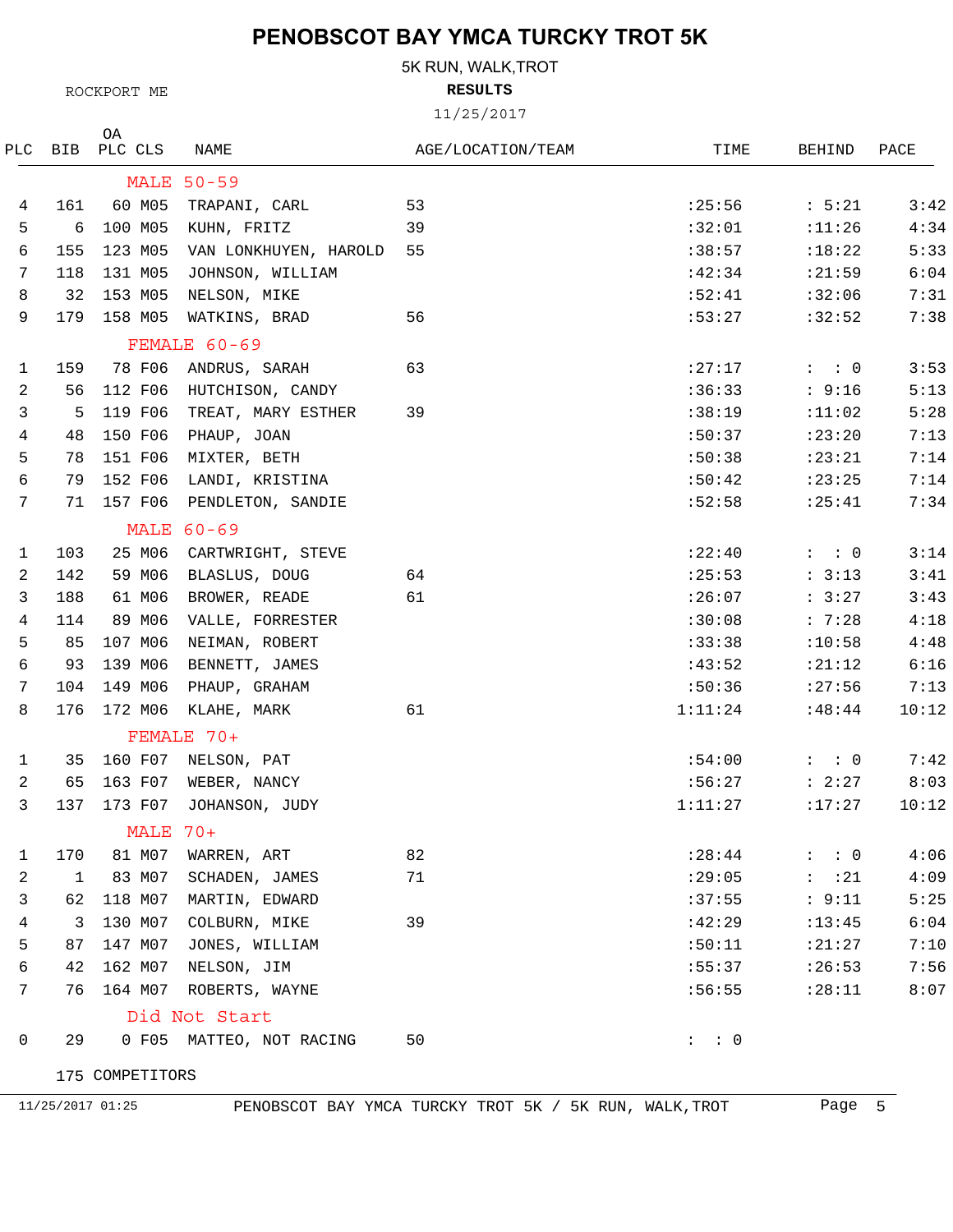### LOC: ROCKPORT ME RACE ID: RCKPT17-1

### PENOBSCOT BAY YMCA TURCKY TROT 5K 5K RUN, WALK,TROT

#### **RESULTS**

| 0A       |            | <b>CLS</b> |                                          |                 | 11/25/2017                  |                    |                  |
|----------|------------|------------|------------------------------------------|-----------------|-----------------------------|--------------------|------------------|
| PLC BIB  |            | <b>PLC</b> | <b>NAME</b>                              | <b>LOCATION</b> | <b>CLASS</b>                | <b>TIME</b>        | <b>PACE</b>      |
|          |            |            | <b>BEN TRAPARI</b>                       | 22              | M02 M 20/29                 | :16:15             | 2:19/7           |
| 1<br>2   | 160<br>182 | 1<br>1     | JEFFERY SPRAGUE                          | 35              | M03 M 30/39                 | :17:14             | 2:27/7           |
| 3        | 163        | 1          | DAVID ROOT                               | 48              | M04 M 40/49                 | :18:11             | 2:35/7           |
| 4        | 133        | 2          | BJORN LEE                                | 42              | M04 M 40/49                 | :18:30             | 2:38/7           |
| 5        | 162        | 1          | EMMA TRAPANI                             | 19              | F01 F 13/19                 | :19:06             | 2:43/7           |
| 6        | 24         | 2          | SHAWN ANDERSON                           | 35              | M03 M 30/39                 | : 20:04            | 2:52/7           |
| 7        | 2          | 3          | NICK SCHADEN                             | 37              | M03 M 30/39                 | : 20:24            | 2:54/7           |
| 8        | 20         | 1          | KENDRA EMERY                             | 38              | F03 F 30/39                 | :20:30             | 2:55/7           |
| 9        | 25         | 1          | JOSEPH KILLORAN                          | $\mathsf 0$     | M05 M 50/59                 | : 20:35            | 2:56/7           |
| 10       | 152        | 1          | PHINEAS UREY                             | 13              | M01 M 13/19                 | : 20:40            | 2:57/7           |
| 11       | 141        | 2          | <b>JALA TOOLEY</b>                       | 38              | F03 F 30/39                 | : 20:45            | 2:57/7           |
| 12       | 72         | 2          | MILES CANNON                             | 14              | M01 M 13/19                 | :20:48             | 2:58/7           |
| 13       | 143        | 2          | WYATT GENASCI SMITH                      | 21              | M02 M 20/29                 | :20:52             | 2:58/7           |
| 14       | 165        | 2          | PHOEBE ROOT                              | 14              | F01 F 13/19                 | : 20:56            | 2:59/7           |
| 15       | 131        | 3          | JAYME LEE                                | 39              | F03 F 30/39                 | : 21:00            | 3:00/7           |
| 16       | 139        | 3          | THOMAS CYR                               | 46              | M04 M 40/49                 | : 21:05            | 3:00/7           |
| 17       | 108        | 4          | AARON ROSE                               | 32              | M03 M 30/39                 | : 21:25            | 3:03/7           |
| 18       | 147        | 4          | ERIC GUTHEINZ                            | 49              | M04 M 40/49                 | : 21:39            | 3:05/7           |
| 19       | 95         | 1          | JILL BRADBURY                            | 23              | F02 F 20/29                 | : 21:49            | 3:07/7           |
| 20       | 122        | 1          | CONNOR PHELAN                            | 12              | M1A M<br>0/12               | : 21:51            | 3:07/7           |
| 21       | 120        | 5          | MATTHEW PHELAN                           | 40              | M04 M 40/49                 | : 21:52            | 3:07/7           |
| 22       | 70         | 1          | REBECCA ROBERTS                          | 42              | F04 F 40/49                 | : 21:59            | 3:08/7           |
| 23       | 185        | 6          | CHRISTIAN ANDREUS                        | 46              | M04 M 40/49                 | :22:07             | 3:09/7           |
| 24       | 68         | 7          | WEBER ROBERTS                            | 46              | M04 M 40/49                 | : 22:11            | 3:10/7           |
| 25       | 103        | 1          | STEVE CARTWRIGHT                         | $\mathbf 0$     | M06 M 60/99                 | : 22:40            | 3:14/7           |
| 26       | 19         | 5          | NICHOLAS CITRIGLIA                       | 38              | M03 M 30/39                 | : 22:46            | 3:15/7           |
| 27       | 169        | 2          | JULIENNA BROOKS                          | 24              | F02 F 20/29                 | : 22:55            | 3:16/7           |
| 28       | 168        | 8          | DAN BRAKEWOOD                            | 49              | M04 M 40/49                 | : 23:02            | 3:17/7           |
| 29<br>30 | 82<br>90   | 6          | DAVID MIXTER                             | 32              | M03 M 30/39                 | : 23:09<br>: 23:11 | 3:18/7<br>3:18/7 |
| 31       | 17         | 4<br>9     | JACQUELINE CHOUDHARI 30<br>DONALD MULLEN | 45              | F03 F 30/39<br>M04 M 40/49  | : 23:22            | 3:20/7           |
| 32       | 140        | 3          | KAYLO LITTLEJOHN                         | 20              | M02 M 20/29                 | : 23:32            | 3:21/7           |
| 33       | 94         | 3          | KERRY GROSS                              | 26              | F02 F 20/29                 | : 23:36            | 3:22/7           |
| 34       | 67         | 3          | AIDEN ROBERTS                            | 18              | M01 M 13/19                 | : 23:38            | 3:22/7           |
| 35       | 66         | 4          | COLIN STEWART                            | 16              | M01 M 13/19                 | : 23:41            | 3:23/7           |
| 36       | 23         | 4          | ANGELICA ANDERSON                        | 28              | F02 F 20/29                 | : 23:42            | 3:23/7           |
| 37       | 14         | 10         | ADAM KOHLSTROM                           | 42              | M04 M 40/49                 | : 23:51            | 3:24/7           |
| 38       | 166        | 2          | AMY ROOT                                 | 46              | F04 F 40/49                 | : 24:13            | 3:27/7           |
| 39       | 184        | 11         | CURTIS KOZIELEC                          | 44              | M04 M 40/49                 | : 24:15            | 3:27/7           |
| 40       | 16         | 7          | CHAD MACDERMID                           | 39              | M03 M 30/39                 | : 24:17            | 3:28/7           |
| 41       | 49         | 4          | ALISTAIR PHAUP                           | 26              | M02 M 20/29                 | : 24:21            | 3:28/7           |
| 42       | 83         | 8          | JAMES LANDI                              | 32              | M03 M 30/39                 | : 24:31            | 3:30/7           |
| 43       | 11         | 5          | CARL MERRILL                             | 28              | M02 M 20/29                 | : 24:34            | 3:30/7           |
| 44       | 69         | 12         | ETHAN ROBERTS                            | 42              | M04 M 40/49                 | : 24:42            | 3:31/7           |
| 45       | 18         | 3          | ERIN SPENCER-MULLEN                      | 41              | $F04$ F $40/49$             | : 24:44            | 3:32/7           |
| 46       | 99         | 1          | MOLLY MULHERN                            | $\mathsf{O}$    | F05 F 50/59                 | : 24:45            | 3:32/7           |
| 47       | 121        | 5          | MEGAN PHELAN                             | 38              | F03 F 30/39                 | : 24:47            | 3:32/7           |
| 48       | 172        | 2          | BRIAN BOYD                               | 57              | M05 M 50/59                 | : 24:48            | 3:32/7           |
| 49       | 115        | 4          | TARA WAGNER                              | 41              | F04 F 40/49                 | : 25:01            | 3:34/7           |
| 50       | 151        | 5          | KATIE UREY                               | 42              | F04 F 40/49                 | : 25:04            | 3:34/7           |
| 51       | 81         | 5          | TEMPE LANDI                              | 28              | F02 F 20/29                 | : 25:07            | 3:35/7           |
| 51       | 84         | 6          | BRIEANNA LANGLIE                         | 33              | F03 F 30/39                 | :25:07             | 3:35/7           |
| 53       | 10         | 6          | KRISTEN MERRILL                          | 29              | F02 F 20/29                 | : 25:15            | 3:36/7<br>3:37/7 |
| 54       | 51         | 3          | WILLIS STINSON                           | $\mathbf 0$     | M05 M 50/59                 | :25:20             |                  |
| 55<br>56 | 109<br>187 | 5<br>1     | CHRISTIAN BEER<br>KAILIN FULLER          | 16<br>12        | M01 M 13/19<br>F1A F $0/12$ | : 25:22<br>: 25:28 | 3:37/7<br>3:38/7 |
| 57       | 130        | 7          | ANNA DUGAL                               | 34              | F03 F 30/39                 | : 25:31            | 3:38/7           |
| 58       | 164        | 3          | CHLOE ROOT                               | 11              | F01 F 13/19                 | : 25:33            | 3:39/7           |
| 59       | 142        | 2          | DOUG BLASLUS                             | 64              | M06 M 60/99                 | : 25:53            | 3:41/7           |
| 60       | 161        | 4          | CARL TRAPANI                             | 53              | M05 M 50/59                 | : 25:56            | 3:42/7           |
| 61       | 188        | 3          | READE BROWER                             | 61              | M06 M 60/99                 | :26:07             | 3:43/7           |
|          |            |            |                                          |                 |                             |                    |                  |

11/25/2017 01:27 PENOBSCOT BAY YMCA TURCKY TROT 5K / 5K RUN, WALK, TROT Page 1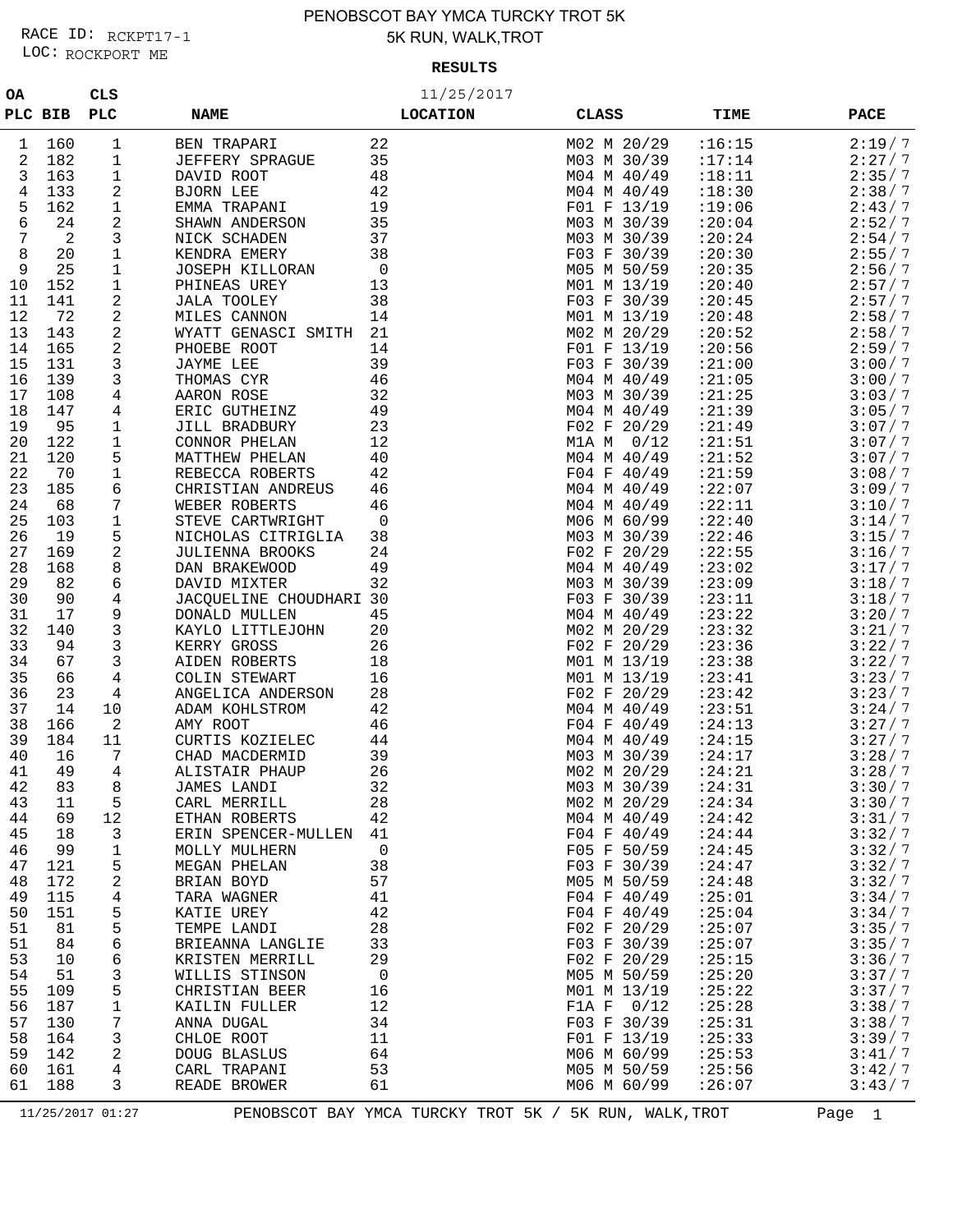### LOC: ROCKPORT ME RACE ID: RCKPT17-1

### PENOBSCOT BAY YMCA TURCKY TROT 5K 5K RUN, WALK,TROT

#### **RESULTS**

| 0A         |            | CLS        |                                     | 11/25/2017      |                            |                    |                  |
|------------|------------|------------|-------------------------------------|-----------------|----------------------------|--------------------|------------------|
| PLC BIB    |            | <b>PLC</b> | <b>NAME</b>                         | <b>LOCATION</b> | CLASS                      | TIME               | <b>PACE</b>      |
| 62         | 39         | 2          | LUCAS NELSON                        | 10              | 0/12<br>M1A M              | :26:08             | 3:44/7           |
| 63         | 80         | 9          | MICHAEL REAVEY                      | 38              | M03 M 30/39                | :26:11             | 3:44/7           |
| 64         | 128        | 7          | KATHERINE JOHANSON                  | 25              | F02 F 20/29                | :26:12             | 3:44/7           |
| 65         | 73         | 2          | <b>LAUREN HOWLAND</b>               | 12              | F1A F<br>0/12              | : 26:15            | 3:45/7           |
| 65         | 22         | 2          | PAMELA KENNISTON                    | 0               | F05 F 50/59                | : 26:15            | 3:45/7           |
| 65         | 58         | 2          | JOELLA MARRINER                     | 0               | F05 F 50/59                | : 26:15            | 3:45/7           |
| 68         | 129        | 8          | LAURA JOHANSON                      | 23              | F02 F 20/29                | :26:31             | 3:47/7           |
| 69         | 175        | 4          | SUE KING                            | 53              | F05 F 50/59                | : 26:32            | 3:47/7           |
| 70         | 149        | 4          | ISABELLE GUTHEINZ                   | 18              | F01 F 13/19                | : 26:35            | 3:47/7           |
| 70         | 150        | 4          | EVE GUTHEINZ                        | 16              | F01 F 13/19                | : 26:35            | 3:47/7           |
| 72         | 148        | 6          | EMMA GUTHEINZ                       | 19              | F01 F 13/19                | :26:37             | 3:48/7           |
| 73         | 144        | 6          | <b>JENNIOFER MOHR</b>               | 46              | F04 F 40/49                | :26:38             | 3:48/7           |
| 74         | 55         | 5          | ASHLEY STINSON                      | 0               | F05 F 50/59                | : 26:55            | 3:50/7           |
| 75         | 186        | 3          | MATHEW CLAYTON                      | 12              | 0/12<br>M1A M              | : 27:00            | 3:51/7           |
| 76         | 132        | 3          | ALICE LEE                           | 10              | 0/12<br>F1A F              | : 27:02            | 3:51/7           |
| 77         | 74         | 7          | SUSAN HOWLAND                       | 45              | F04 F 40/49                | : 27:12            | 3:53/7           |
| 78         | 159        | 1          | SARAH ANDRUS                        | 63              | F06 F 60/99                | : 27:17            | 3:53/7           |
| 79         | 7          | 7          | AUDREY MCGRAIL                      | 16              | F01 F 13/19                | : 27:24            | 3:54/7           |
| 80         | 119        | 13         | MARK O'DONAL                        | 46              | M04 M 40/49                | : 28:36            | 4:05/7           |
| 81         | 170        | 1          | ART WARREN                          | 82              | M07 M 70/79                | : 28:44<br>: 28:46 | 4:06/7           |
| 82         | 45         | 8          | SHELBY COTE<br><b>JAMES SCHADEN</b> | 40<br>71        | F04 F 40/49                | : 29:05            | 4:06/7<br>4:09/7 |
| 83<br>84   | 1<br>4     | 2<br>8     | ELIZABETH STETSON                   | 39              | M07 M 70/79<br>F03 F 30/39 | : 29:07            | 4:09/7           |
| 85         | 181        | 14         | <b>JAMIE WATTS</b>                  | 42              | M04 M 40/49                | :29:18             | 4:11/7           |
| 86         | 12         | 9          | MARNIE MERRILL                      | 25              | F02 F 20/29                | : 29:41            | 4:14/7           |
| 87         | 9          | 15         | MATT MCKEON                         | 41              | M04 M 40/49                | : 29:43            | 4:14/7           |
| 88         | 105        | 10         | MARY MCGRAIL                        | 23              | F02 F 20/29                | : 29:52            | 4:16/7           |
| 89         | 114        | 4          | FORRESTER VALLE                     | 0               | M06 M 60/99                | :30:08             | 4:18/7           |
| 90         | 146        | 9          | MEREDITH GUTHEINZ                   | 48              | F04 F 40/49                | :30:09             | 4:18/7           |
| 91         | 107        | 10         | EILEEN BERNAL                       | 46              | F04 F 40/49                | :30:11             | 4:18/7           |
| 92         | 101        | 9          | <b>JULIA REDDY</b>                  | 32              | F03 F 30/39                | :30:18             | 4:19/7           |
| 93         | 138        | 4          | <b>JORDAN PEASLEY</b>               | 12              | 0/12<br>M1A M              | :30:31             | 4:21/7           |
| 94         | 158        | 16         | JOSH SCHOLZ                         | 40              | M04 M 40/49                | :30:36             | 4:22/7           |
| 95         | 40         | 5          | JACK EDGAR                          | 12              | M1A M<br>0/12              | :30:38             | 4:22/7           |
| 96         | 102        | 10         | ZANNAH PORTER                       | 37              | F03 F 30/39                | :31:02             | 4:26/7           |
| 97         | 64         | 11         | BROOKS CRANE                        | 47              | F04 F 40/49                | :31:04             | 4:26/7           |
| 98         | 89         | 10         | MATTHEW MAGUIRE                     | 37              | M03 M 30/39                | :31:28             | 4:29/7           |
| 99         | 96         | 11         | MEGHAN FITZPATRICK                  | 30              | F03 F 30/39                | :31:50             | 4:32/7           |
| 100        | 6          | 5          | FRITZ KUHN                          | 39              | M05 F 50/59                | :32:01             | 4:34/7           |
| 101<br>102 | 167<br>63  | 17<br>11   | MIKE WHITE<br>PATRICIA MCCORMICK    | 44<br>27        | M04 M 40/49<br>F02 F 20/29 | :32:09<br>:32:12   | 4:35/7<br>4:36/7 |
| 103        | 97         | 4          |                                     | 10              | F1A F $0/12$               | :32:41             | 4:40/7           |
| 104        | 21         | 6          | NATALIE BOLDUC<br>DEBORAH KEIRAN    | $\star\star$    | F05 F 50/59                | :32:42             | 4:40/7           |
| 105        | 30         | 12         | KAITLYN POWERS                      | 28              | F02 F 20/29                | :32:43             | 4:40/7           |
| 106        | 52         | 13         | CHRISTINA PHAUP                     | 28              | F02 F 20/29                | :33:17             | 4:45/7           |
| 107        | 85         | 5          | ROBERT NEIMAN                       | $\overline{0}$  | M06 M 60/99                | :33:38             | 4:48/7           |
| 108        | 88         | 12         | DANIELLE MAGUIRE                    | 37              | F03 F 30/39                | :33:54             | 4:50/7           |
| 109        | 47         | 13         | ANDREA CAMPBELL                     | 39              | F03 F 30/39                | :34:14             | 4:53/7           |
| 110        | 153        | 8          | KATHRYN MCNEIL                      | 11              | F01 F 13/19                | :34:21             | 4:54/7           |
| 111        | 111        | 14         | DANA YOUNG                          | 28              | F02 F 20/29                | :35:46             | 5:06/7           |
| 112        | 56         | 2          | CANDY HUTCHISON                     | 0               | F06 F 60/99                | :36:33             | 5:13/7           |
| 113        | 135        | 7          | MARY JOHANSON                       | 0               | F05 F 50/59                | :36:36             | 5:13/7           |
| 114        | 183        | 8          | VICKI KISHE                         | 54              | F05 F 50/59                | :36:44             | 5:14/7           |
| 115        | 8          | 12         | DIANE LEBSON                        | 47              | F04 F 40/49                | :37:09             | 5:18/7           |
| 116        | 31         | 13         | KIMBERLY EDGAR                      | 45              | $F04$ F $40/49$            | :37:21             | 5:20/7           |
| 117        | 106        | 14         | C.J. BEER                           | 47              | F04 F 40/49                | :37:54             | 5:24/7           |
| 118        | 62         | 3          | EDWARD MARTIN                       | $\overline{0}$  | M07 M 70/79                | :37:55             | 5:25/7           |
| 119        | 5          | 3          | MARY ESTHER TREAT                   | 39              | F06 F 60/99                | :38:19             | 5:28/7           |
| 120        | 46         | 6          | RYDER LOMBARDO                      | 8               | M1A $M$ 0/12               | :38:29             | 5:29/7           |
| 121        | 127<br>157 | 5<br>9     | SOPHIE CYR                          | 9<br>9          | F1A F<br>0/12              | :38:37             | 5:31/7           |
| 122        |            |            | ELIZABETH VAN                       |                 | F01 F 13/19                | :38:38             | 5:31/7           |

11/25/2017 01:27 PENOBSCOT BAY YMCA TURCKY TROT 5K / 5K RUN, WALK, TROT Page 2